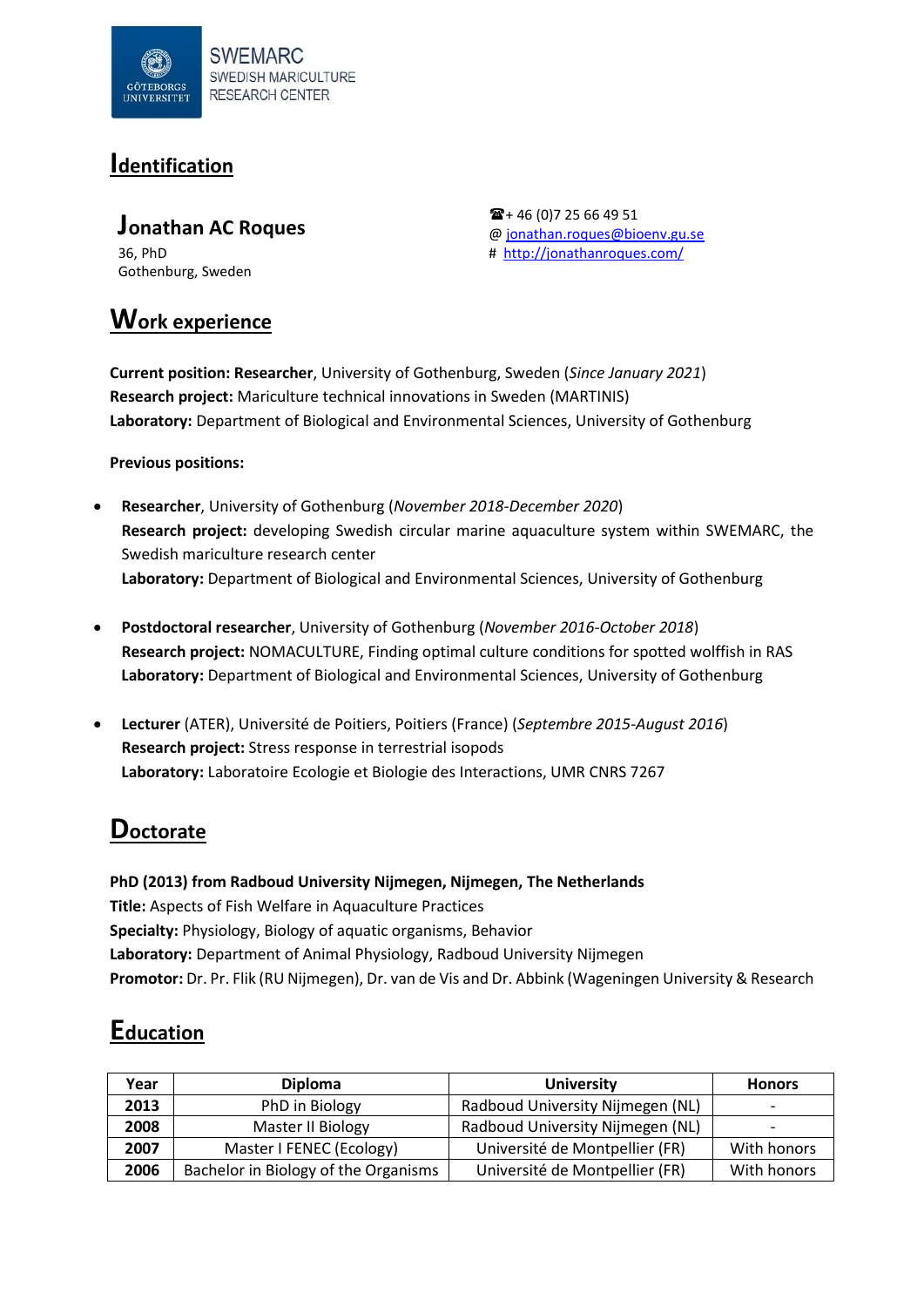

### **Research**

#### **a) Research projects**

| <b>Since 2020</b> | AkvaCirkulär: Aquatic circular systems for sustainable food production, University of Gothenburg  |  |  |
|-------------------|---------------------------------------------------------------------------------------------------|--|--|
| <b>Since 2018</b> | MARTINIS: Mariculture technical innovations in Sweden, University of Gothenburg *.#               |  |  |
| <b>Since 2018</b> | <b>SWEMARC:</b> Developing sustainable marine aquaculture in Sweden, University of Gothenburg     |  |  |
| <b>Since 2018</b> | MARTINIS: Mariculture technical innovations in Sweden, University of Gothenburg *                 |  |  |
| 2016-18           | <b>NOMACULTURE:</b> Finding optimal culture conditions for wolffish in RAS, Gothenburg University |  |  |
| 2015-16           | Stress response in terrestrial isopods, Université de Poitiers *                                  |  |  |
| 2014              | Impact of domestic effluent on physiology of mangrove crab, Université de Mayotte *               |  |  |
| 2009-13           | Aspects of fish welfare in aquaculture practices, Radboud University Nijmegen & IMARES *          |  |  |
| 2012-14           | Introduction and search for the optimal culture conditions of a new species to Dutch aquaculture: |  |  |
|                   | ▶ Fork to farm: sustainable fish farming in the Netherlands, IMARES                               |  |  |
|                   | KINGKONG: Yellowtail kingfish quality improvement by swimming exercise, nutrition and             |  |  |
|                   | genetics, IMARES                                                                                  |  |  |
| 2011-12           | Value of animal welfare, Radboud University Nijmegen & IMARES                                     |  |  |

**\****Main researcher; # project coordinator*

#### **b) Scientific publications in peer-reviewed journals: 20** (8 as first author; IF: 2020)

- **Roques**, Micolucci *et al.* (**2021**) Effects of recirculating aquaculture system wastewater on anammox performance and community structure. *Processes* 9:1183. IF: 2,847
- Hjelmstedt *et al.* (**2021**) Continuous physiological welfare evaluation of European whitefish (*Coregonus lavaretus*) during common aquaculture practices leading up to slaughter. *Aquaculture* 534:736258. IF: 4,242
- **Roques** *et al.* (**2020**) Stress response in terrestrial isopods: A comparative study on glycaemia. *Applied Soil Ecology* 156: 103708. IF: 4,046
- Baudry *et al.* (**2020**) Invasion and distribution of the redclaw crayfish, *Cherax quadricarinatus*, in Martinique. *Knowledge & Management of Aquatic Ecosystems* 421:50. IF: 1,677
- Brijs *et al.* (**2020**) Prevalence and severity of cardiac abnormalities and arteriosclerosis in farmed rainbow trout (*Oncorhynchus mykiss*). *Aquaculture* 526:735417. IF: 4,242
- Guo *et al.* (**2020**) Effects of different feeding regimes on juvenile black rockfish (*Sebastes schlegilii* ) survival, growth, digestive enzyme activity, body composition and feeding costs. *Aquaculture Research* 51:4103- 4122. IF: 2,082
- Knutsen *et al.* (**2019**) Fish welfare, fast muscle cellularity, fatty acid and body-composition of juvenile spotted wolffish (Anarhichas minor) fed a combination of plant proteins and microalgae (*Nannochloropsis oceanica*). *Aquaculture* 506:212-223. IF: 4,242
- Theuerkauf *et al.* (**2018**) Salinity variation in a mangrove ecosystem: a physiological investigation to assess potential consequences of salinity disturbances on mangrove crabs. *Zoological studies* 57:36. IF: 2,058
- Grandjean *et al*. (**2017**) Status of *Pacifastacus leniusculus* and its role in recent crayfish plague outbreaks in France: improving distribution and crayfish plague infection patterns. *Aquatic Invasions* 12:541-549. IF: 2,170
- **Roques**, Schram *et al.* (**2015**) The impact of elevated water nitrite concentration on physiology, growth and feed intake of African catfish, *Clarias gariepinus*. *Aquaculture Research* 46:1384-1395. IF: 2,082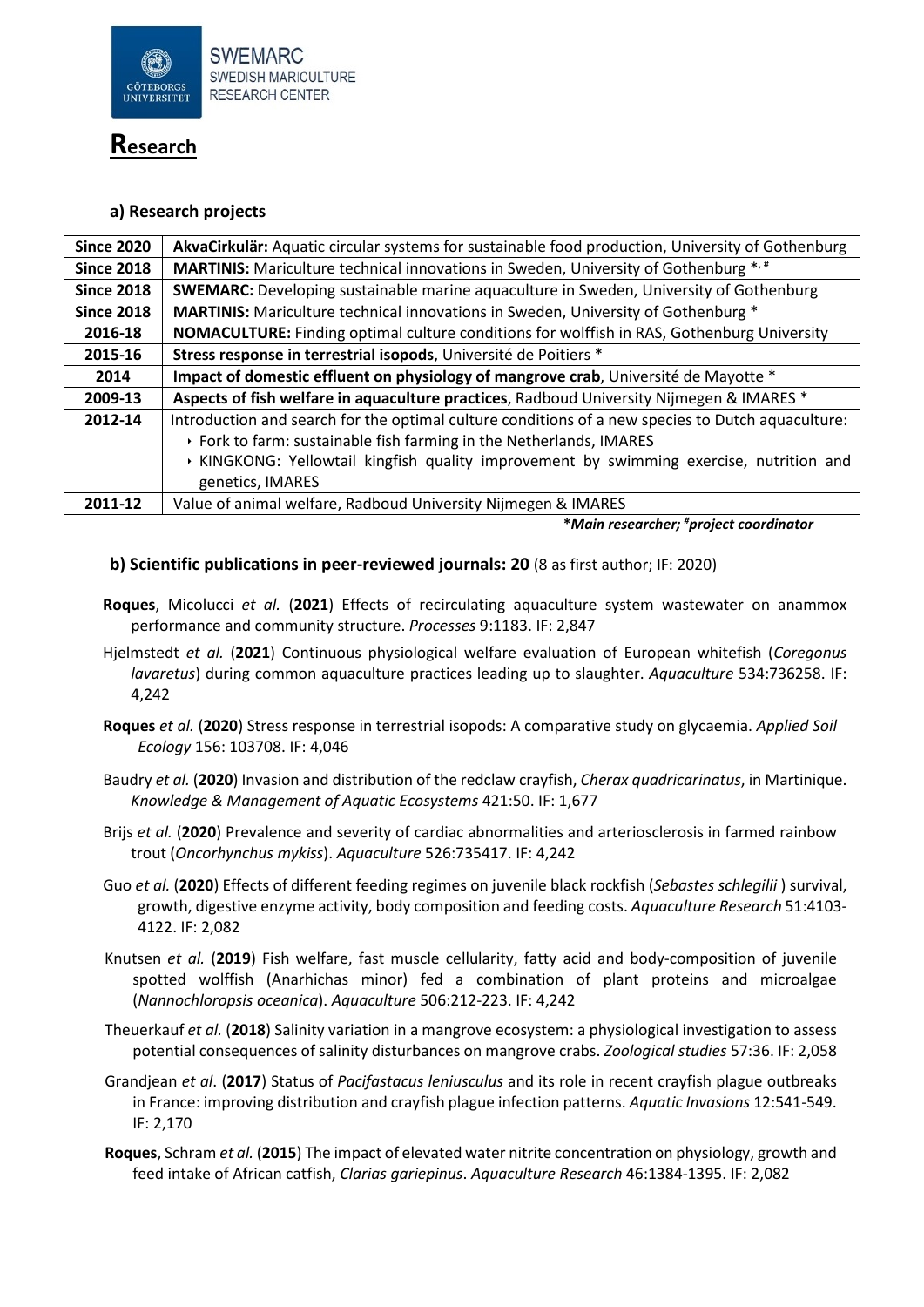

- Garcia *et al*. (**2015**) Ambient salinity and osmoregulation, energy metabolism and growth in juvenile yellowtail kingfish (*Seriola lalandi* Valenciennes 1833) in a recirculating aquaculture system. *Aquaculture Research* 46(11):2789-2797. IF: 2,082
- Boerrigter *et al.* (**2015**) Recovery from transportation by road of farmed European eel (*Anguilla anguilla*). *Aquaculture Research* 46:1248-1260. IF: 2,082
- Palstra *et al.* (**2015**) Forced sustained swimming exercise at optimal speed to enhance growth performance of yellowtail kingfish. *Frontiers in Aquatic Physiology: Physiological adaptations to swimming in fish*  5:00506. IF: 4,566
- **Roques**, Schram *et al*. (**2014**) The impact of elevated water nitrate concentration on physiology, growth and feed intake of African catfish, *Clarias gariepinus* (Burchell, 1822). *Aquaculture Research* 45:1499- 1511. IF: 2,082
- **Roques**, Schram *et al*. (**2014**) The impact of elevated water ammonia and nitrate concentrations on physiology, growth and feed intake of pikeperch (*Sander lucioperca*). *Aquaculture* 420-421:95-104. IF: 4,242
- Manuel, *et al*. (**2014**) Stress in African catfish (*Clarias gariepinus*) following overland transportation. *Fish Physiology and Biochemistry* 40:33-44. IF: 2,794
- Abbink, *et al*. (**2012**) The effect of temperature and pH on the growth and physiological response of juvenile yellowtail kingfish (*Seriola lalandi*) in recirculating aquaculture systems. *Aquaculture* 330-333:130-135. IF: 4,242
- **Roques** *et al*. (**2012**) Physiological and behavioural responses to an electrical stimulus in Mozambique tilapia (*Oreochromis mossambicus*). *Fish Physiology and Biochemistry* 38:1019-28. IF: 2,794
- **Roques**, Schram, *et al*. (**2010**) The impact of elevated water ammonia concentration on physiology, growth and feed intake of African catfish (*Clarias gariepinus*). *Aquaculture* 306:108-115. IF: 4,242
- **Roques**, Abbink *et al*. (**2010**) Tailfin clipping, a painful procedure: Studies on Nile tilapia and common carp. *Physiology and Behavior* 101:533-540. IF: 3,244

#### **c) Submitted manuscripts (1)**

Hinchcliffe *et al.* Effects of dietary protein level on growth and health of juvenile Atlantic wolffish, *Anarhichas lupus.* S*ubmitted to the Journal of Fish Biology, 07-07-2021*

#### **d) Book chapters (3)**

- FLUORESCIENCES BIOLOGIE (Dunod editors, Paris). Biology Undergraduate (1st year) textbook, 432 pages, first edition: 10/10/2018, ISBN: 978-2-10-076515-7. *In French*. *Main author on*:
	- -Ch. 1: Histoire des classifications: vers la classification actuelle (*history of phylogeny*)
	- -Ch. 11 : Génétique mendélienne et méiose (*genetic*)
	- -Ch. 15 : Métazoaires : développement et principaux phylums (*animal development & taxonomy*)

#### **e) Citations indices**

|                  | All | <b>Since 2016</b> |
|------------------|-----|-------------------|
| <b>Citations</b> | 669 | 510               |
| h-index          | 12  | 12                |
| i10-index        | 13  | 13                |

Source: Google scholar, **[September](https://scholar.google.se/citations?user=UtVuunwAAAAJ&hl=fr&oi=ao) 2021**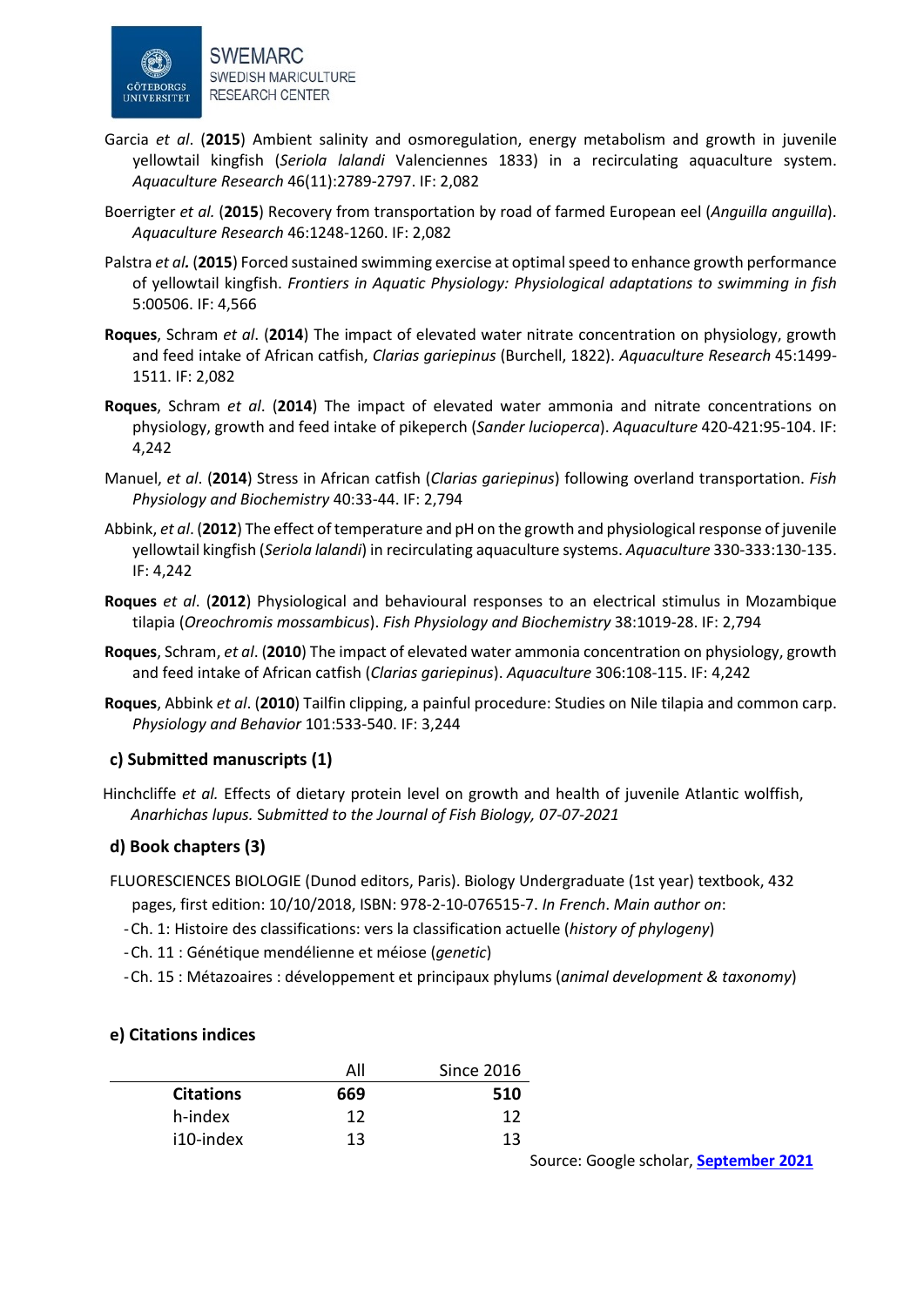

### **f) Seminars and congresses**

| Seminar or congress, venue                                      |      | Rank in the<br>communication | Oral | Poster       |
|-----------------------------------------------------------------|------|------------------------------|------|--------------|
| Aquaculture Europe 2021, Madeira, PT (upcoming)                 | 2021 | 4 <sup>th</sup>              |      | x            |
| MIRAI sustainability workshop, Karlstads, SW (upcoming, online) | 2021 | 1 <sup>st</sup>              | X    |              |
| MIRAI sustainability workshop, Gothenburg, SW (online)          | 2021 | 1 <sup>st</sup>              | X    |              |
| Nationella Vattenbrukskonferensen, Åhus, SW                     | 2020 | 1 <sup>st</sup>              |      | x            |
| Nationella Vattenbrukskonferensen, Åhus, SW                     | 2020 | 2 <sup>nd</sup>              |      | x            |
| Nationella Vattenbrukskonferensen, Åhus, SW                     | 2020 | 5 <sup>th</sup>              | х    |              |
| MIRAI sustainability workshop, Stockholm, SW                    | 2019 | 1 <sup>st</sup>              | X    | X            |
| Hiroshima University, Higashi-Hiroshima, JP                     | 2019 | 1 <sup>st</sup>              | x    |              |
| MIRAI sustainability workshop, Tokyo, JP                        | 2019 | 1 <sup>st</sup>              | x    |              |
| Danish aquaculture day, Copenhague, DK                          | 2019 | 1 <sup>st</sup>              | X    |              |
| Marine challenges blue solutions, Chalmers, Gothenburg, SW      | 2018 | $1^{st}$ *                   |      | X            |
| Marine challenges blue solutions, Chalmers, Gothenburg, SW      | 2018 | $2^{nd*}$                    |      | X            |
| AquaAgri final conference, Stockholm, SW                        | 2018 | $1^{st}$ *                   |      | X            |
| AquaAgri final conference, Stockholm, SW                        | 2018 | $1^{st}$ *                   |      | X            |
| MIRAI sustainability workshop, Tokyo, JP                        | 2018 | $1^{st}$ *                   | x    | X            |
| Aquaculture 2018, Qingdao, CN                                   | 2018 | $1^{st}$ *                   | x    | X            |
| Aquaculture 2018, Qingdao, CN                                   | 2018 | 2 <sup>nd</sup>              | x    | X            |
| MIRAI sustainability workshop, Gothenburg, SW                   | 2018 | $1^{st}$ *                   | x    |              |
| Colloque d'écophysiologie animale (CEPA3), Strasbourg, FR       | 2017 | 1 <sup>st</sup>              |      | X            |
| Aquaculture 2015, Montpellier, FR                               | 2015 | $1^{st}$ *                   | х    |              |
| Aquaculture 2015, Montpellier, FR                               | 2015 | $1^{st}$ *                   |      | $\mathsf{X}$ |
| Liverpool University, Liverpool, UK, seminar                    | 2015 | $1^{st}$ *                   | X    |              |
| SEB Prague, Prague, CZ                                          | 2015 | 3 <sup>rd</sup>              |      | X            |
| WIOMSA 9th symposium, Wild Coast Sun, ZA                        | 2015 | 3 <sup>rd</sup>              |      | X            |
| SEB Valencia, Valencia, Spain                                   | 2013 | 5 <sup>th</sup>              |      | X            |
| Proceedings of Aqua 2012 Global Aquaculture, Prague, CZ         | 2012 | 2 <sup>nd</sup>              |      | X            |
| Proceedings of Aqua 2012 Global Aquaculture, Prague, CZ         | 2012 | 6 <sup>th</sup>              | x    |              |
| <b>IWWR PhD day, Radboud University Nijmegen, NL</b>            | 2012 | $1^{st*}$                    | X    |              |
| <b>IMARES PhD day, Texel, NL</b>                                | 2012 | $1^{st}$ *                   | x    |              |
| HSA Centenary International Symposium, Portsmouth, UK           | 2011 | $1^{st}$ *                   |      | x            |
| HSA Centenary International Symposium, Portsmouth, UK           | 2011 | 3 <sup>rd</sup>              |      | X            |
| Aquaculture Europe 2011, Rhodes, GR                             | 2011 | 2 <sup>nd</sup>              | X    |              |
| Aquaculture Europe 2011, Rhodes, GR                             | 2011 | 5 <sup>th</sup>              | X    |              |
| IWWR PhD day, Radboud University Nijmegen, NL                   | 2010 | $1^{st*}$                    | X    |              |
| Proceedings Aquaculture Europe 2010, Porto, PT                  | 2010 | 2 <sub>nd</sub>              |      |              |
| NVG PhD workshop, Dalfsen, NL                                   | 2009 | $1^{st*}$                    | x    |              |

*\* Presenting author*